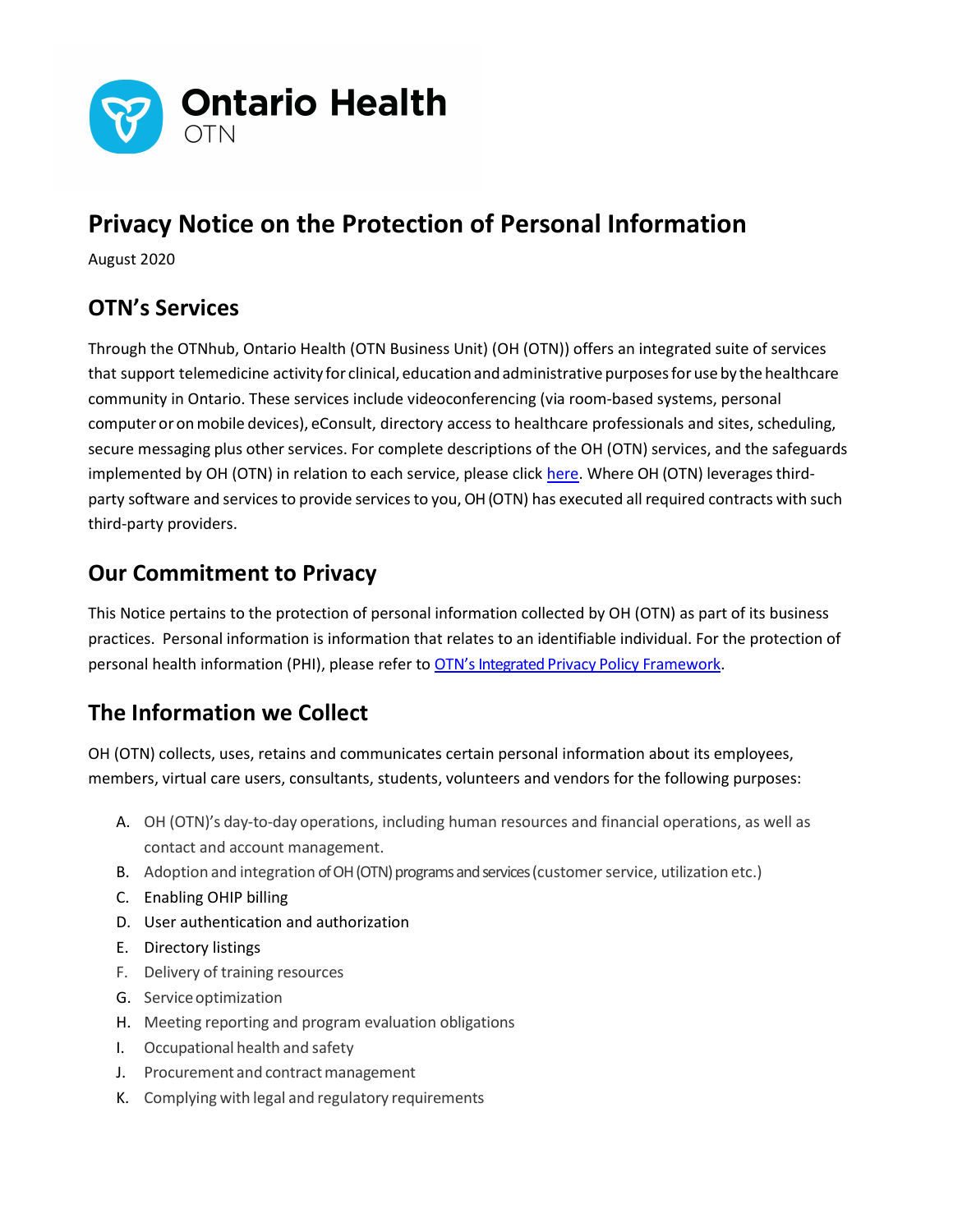L. Research and evaluation (with express consent)

#### The Way we Use Information

The personal information collected by OH (OTN) is used exclusively for the purposes listed above.

OH (OTN) will collect only the personal information that is strictly necessary for the authorized purposes.

ONTARIO HEALTH (CANCER CARE ONTARIO)

From time to time, OH (OTN) may update the purposes for which it collects, uses, retains and communicates personal information. You will be notified of such changes via updates to this document. If you do not agree to such modifications, please contact us.

### Data Security

To prevent unauthorized access, maintain data security and accuracy, and ensure the correct use of information, we have put in place appropriate physical, technical, and administrative measures.

#### Cloud Services and Data Residency

OH (OTN) uses AWS, a third-party service provider subject to laws in a foreign jurisdiction. AWS processes and stores personal and personal health information on behalf of OH (OTN). All data subject to AWS services is encrypted and located in Canada. OH (OTN) has entered into an agreement with AWS, which is subject to the laws of Ontario and Canada.

#### How to Access or Correct your Information

You may access your personal information that we collect and maintain by contacting the OH (OTN) Privacy Office.

You can correct factual errors in your personal information by sending us a request that credibly shows the error.

To protect your privacy and security, we will also take reasonable steps to verify your identity before granting access or making corrections.

# How to Contact Us

Should you have questions or concerns about this notice, please call the OH (OTN) Privacy Office at 1-855- 654-0888, or send us an email at privacy@otn.ca

Our mailing address is: Ontario Health (OTN Business Unit)